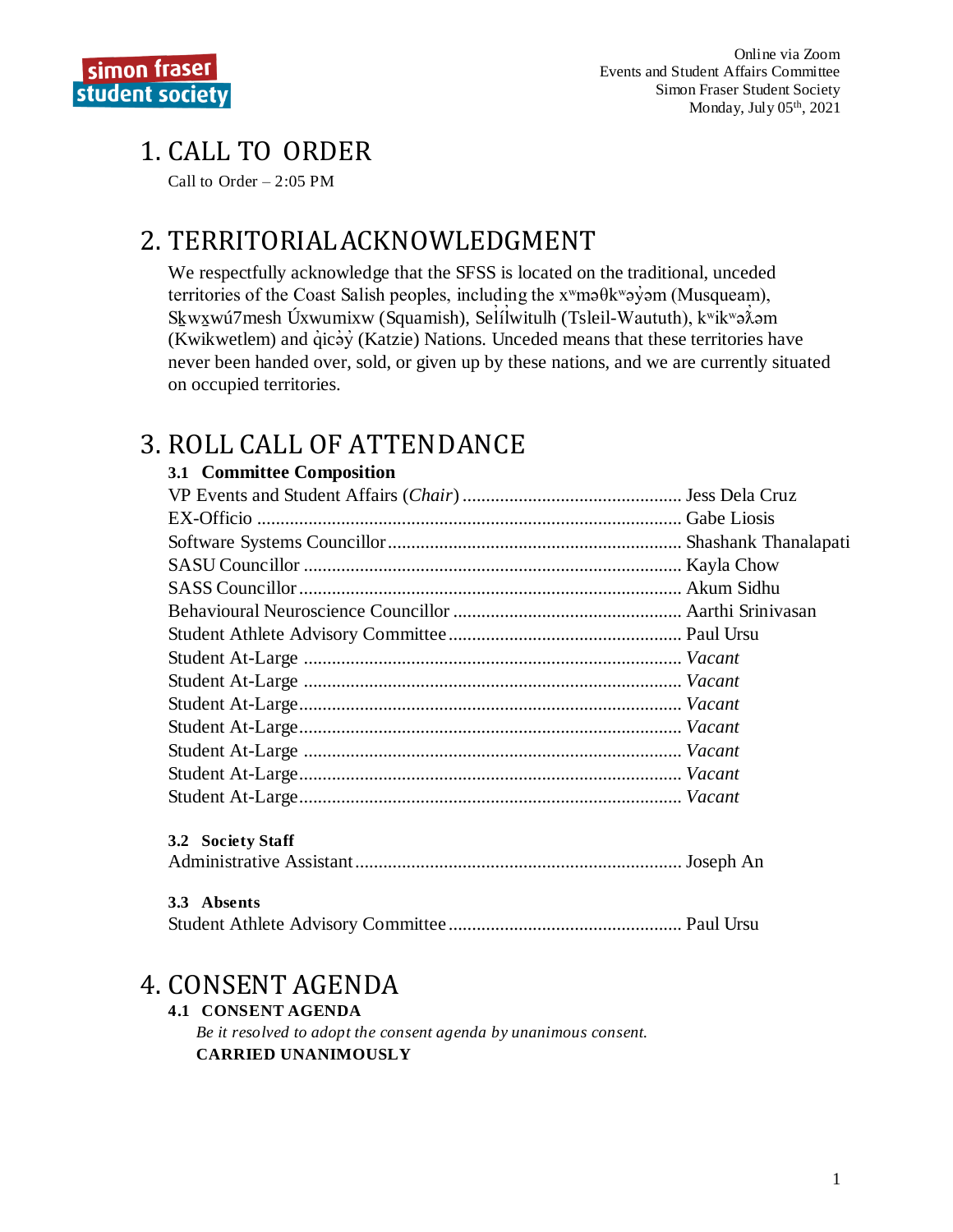### **4.1.1.ADOPTION OF THE AGENDA-MOTION ESAC 2021-07-05:01**

*Be it resolved to adopt the agenda as presented.*

#### **4.1.2.MATTERS ARISING FROM THE MINUTES-EVENTS Committee Minutes-MOTION ESAC 2021-07-05:02**

*Be it resolved to receive and file the following minutes:*

• Events 2021-04-21

### 5. PRESENTATION

### **5.1 Events & Student Affairs Committee Introduction**

- ESAC works with Clubs, external groups and DSUs, to plan various events and approve clubs funding and grants.
- Will need to brainstorm about the Student Affairs duties of the committee.
- Working members include SFSS Staff, VP Events & Student Affairs, Councillors, Student At-Large Members.
- Upcoming important duties include reviewing At-Large Membership applications and working on SUB opening plan.
- Action items:
	- o Brainstorm events that members would like to do (remote/in-person)
	- o Read over last year's committee work.
	- o Read of PHO Guidelines

### 6. UPDATES

### **6.1 At-Large Committee Applications**

- Received over 15 applications but only 7 required for the committee.
	- $\circ$  Corbett emailed all the applicants and recommended that they also apply for First Year Engagement Committee.
	- o Will send applications to Nomination Committee to give back list of applicants best suited for this committee.
- Committee meeting currently set biweekly on Mondays 2 4 PM with changes depending on various situations.

## 7. NEW BUSINESS

#### **7.1 Appointment of a Vice Chair-MOTION ESAC 2021-07-05:03 SUBMITTED BY: VP Events and Student Affairs (Chair) "Jess Dela Cruz" Aarthi/Shashank**

*Whereas, as per Council Policies, SO-1: Standing and Ad-Hoc Committees, Subcommittees and Working Groups, "SO-1.5(a)The duties of the Vice-Chair include: convening meetings in the absence or at the discretion of the Chair" and "SO-1.5(b) any other duties as may be assigned by the Chair"*